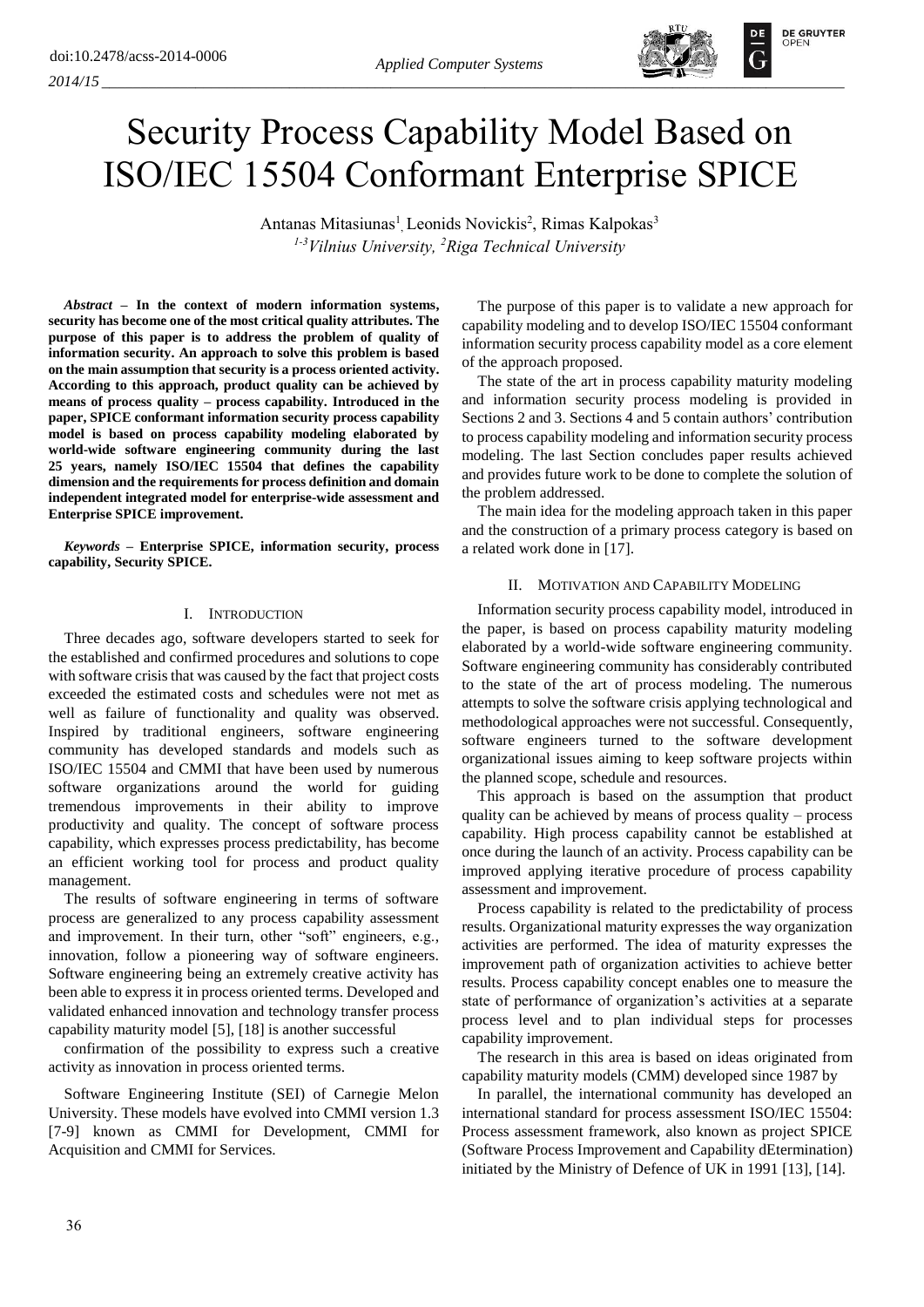ISO/IEC 15504 represents the third generation of process capability maturity models that refer to an external process reference model. The process capability assessment framework is defined in the normative part of ISO/IEC 15504-2.

In this context, an approach taken by ISO/IEC 15504 [13], [14] referring to the external process reference model is particularly important. It enables to extend the application area of the model outside software engineering. External process reference model must satisfy requirements of process definition in terms of process purpose and outcomes.

The third main source in process capability maturity arena is iCMM v2.0 (integrated Capability Maturity Model), addressing the issues of model integration and architecture representation, developed by the US Federal Aviation Administration in 2001. It influenced a lot the current state of the area of CMMs [11] and is along the same lines as ISO/IEC 15504 (SPICE) and CMMI models. Based on an external process reference model approach, the convergence of SPICE and iCMM models is possible and, in fact, it is completed as Enterprise SPICE initiative, i.e., the model FAA iCMM plays the role of baseline in the development of SPICE based Enterprise Process Reference Model and Process Assessment Model. Enterprise SPICE model consists of a Process Reference Model supplemented by a Process Assessment Model. Enterprise SPICE has been developed by a joint effort of more than one hundred experts representing 31 countries from all continents. Enterprise SPICE has been the most challenging process capability assessment and improvement initiative for the last several years. The first stage of Enterprise SPICE [10] project is completed, and the draft of the future standard is publicly available.

Hundreds of various generic and specific organizational maturity models have been developed. These models mainly provide the characteristics of maturity levels. However, very few of them provide the decomposition of an activity modelled as a collection of processes defined in minimal terms, namely, a process name, a process purpose and the process outcomes.

### III. SECURITY PROCESS MODELLING RELATED WORK

Security is a quality attribute of a system that is often implied because of the technical difficulty to prove or demonstrate otherwise. Because of that, security engineering aspect of system development often starts in the requirement specification as a sort of a set of preemptive technical and nontechnical measures that are felt to increase security and ends with the implementation of the mentioned measures. When actual security issues occur, however, the measures are taken individually and often the systematic causes of the vulnerabilities exploited are overlooked. To avoid such a situation, a way to continuously monitor and improve security measures is needed. To achieve this, dedicated security-focused processes must be defined and institutionalized. Given the process-based view of security, related process capability should be continuously evaluated (assessed) and improved. Objective assessment is deemed impossible without a reference model, which, in this case, is an information security process reference model. Once the information security process reference model is developed, process capability assessment and improvement, and, therefore, systematic increase in security become manageable tasks. Moreover, the need for systematic assessment and improvement of security is growing with the development of complex information systems, cloud computing being the primary example. Cloud computing relies on trust between a cloud service provider and a consumer. It is believed that trust must be based on something provable, i.e., certification. Certification of various important aspects of cloud computing providers is foreseen to be required and it is already under development [20]. Certification usually has a reference, to which the system evaluated can be qualitatively or even quantitatively compared. The security certification can be based on process capability assessment using the Information Security Process Capability Model presented in this paper.

Enterprise SPICE can be seen as a universal tool for modeling various process-oriented activities that comprise an organization's information processing system (the term "information processing system" is understood as including every element of an organization that produces, transfers or uses information manipulated by its processes, including hardware, software, people and infrastructure). For the case of the model being universal and domain-independent, its process categories cannot include application-specific processes. On the other hand, specific quality attributes such as security and safety are very important in every information-processing system. Therefore, foreseeing that security and safety might not be unique in this respect, "Special Applications" area was conceived introducing an additional process covering the specific area, namely *SAP.1. Safety and Security* [10], [12]. It defines Application Practices as goals to be achieved by implementing process areas in a way of intentionally applying security and safety to base practices without naming them specifically. The knowledge of the concrete methodology of how these application practices are performed is implied rather than specified and, therefore, strongly relies on an implementer. Therefore, we can state that Enterprise SPICE defines security and safety as attributes applied to the existing processes but not a process-based activity. The same, with some reservations, can also be said about the safety extensions to the ISO/IEC 15504 (Part 10) [15], +SAFE safety extensions to the CMMI-DEV [19] and the work done on security extensions to the ISO/IEC 15504 [16].

The US Federal Aviation Administration has viewed the iCMM as being insufficient in providing a framework for assessing and improving safety and security of a system, and, therefore, it has created and published Safety and Security Extensions for Integrated Capability Maturity Models [12]. It must be noted that the evolutionary close relationship between the iCMM and Enterprise SPICE allows, with minor corrections, the application of these extensions to the Enterprise SPICE. These extensions provide the relationship between Application Practices and Base Practices and additional implementation guidance.

BSI publications [3], [4] on information security management systems provide comprehensive information security body of knowledge that can be used as a source for the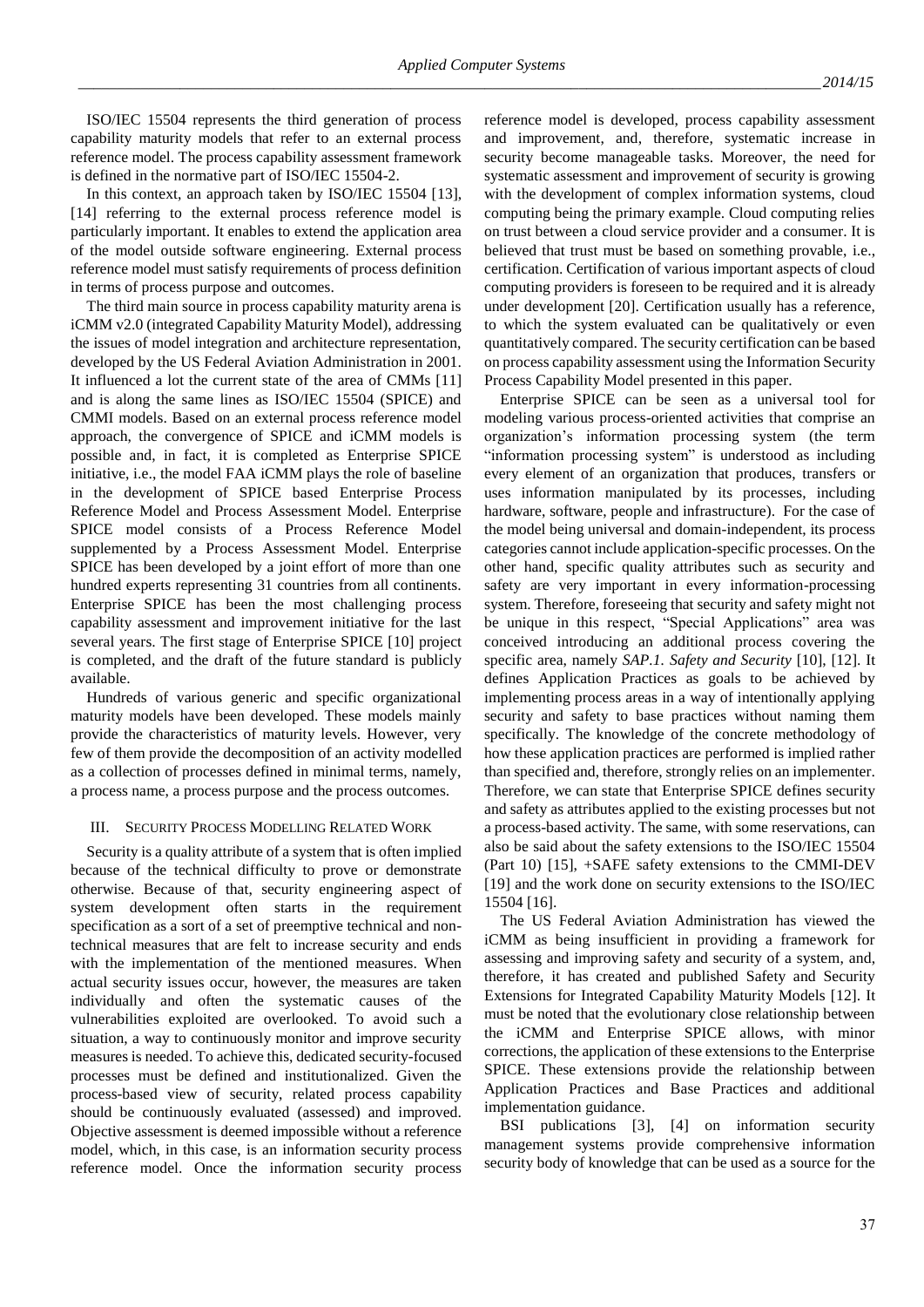codifying of information security knowledge in process oriented terms.

ISO/IEC 15504 conformant capability modeling of the information security management process is addressed by research conducted at the Public Research Centre Henri Tudor in Luxembourg [1], [2] with an aim to facilitate the adoption of security management systems for SMEs based on the development of a process reference model and a process implementation model.

## IV. VALIDATION OF A NEW METHOD FOR PROCESS CAPABILITY MODELING

The main idea of this research is to integrate an application dependent SPICE conformant process modeling with the application independent capability dimension and process dimension components. The goal of such integration is to keep the application dependent component as simple as possible and to maximize domain independent reusable part of process capability assessment model for the improvement of a processoriented activity.

ISO/IEC 15504 introduces the concepts of a capability measurement framework and requirements for external process model. This enables to minimize the efforts for creation of a process capability assessment model only by forming a SPICE conformant external process model. ISO/IEC 15504 capability dimension can be reused.

In addition, Enterprise SPICE as a generic SPICE conformant and domain independent external process model can be applied. It consists of Life Cycle, Organizational and Support Process categories.

Enterprise SPICE is defined at a quite abstract and low granularity level. In order to express domain dependent issues, the processes of Application category should be defined to address the body of knowledge of a particular application area that is not represented at a sufficient level by the Enterprise SPICE process model.

Therefore, the development of SPICE conformant process capability model for a particular application domain can be restricted by the development of description of the Application category processes only.

Enterprise SPICE model applies almost the same but not identical concept of Application area introduced in [10] that consists of application practices. An application practice is implemented by a set of base practices that belong to one or more Enterprise SPICE processes. To assess the capability of an application area and application practices, the associated base practices shall be assessed in the context of their performance for application practices. In this case, the body of knowledge of an application area should implicitly define the performance context of base practice to be assessed.

The purpose of Application process category concept introduced in the present paper is to reflect directly the body of knowledge in terms of essential processes and base practices of application that are not represented by the Enterprise SPICE model at the extent needed by the improvement task.

The application of provided methodology enables to develop an application dependent process capability model which is a SPICE conformant model that reuses the ISO/IEC 15504 capability framework. It also reuses the Life Cycle, Organizational and Support Process categories from the Enterprise SPICE process dimension and provides the Application category's processes, which satisfy the requirements to process a definition established by ISO/IEC 15504. The Application category can consist of processes that further extend or detail the Life Cycle, Organizational and Support Process categories.

Organizational and Support Process categories are less application domain dependent compared to the Life Cycle Process category. In this paper, the Application Process category, called here Primary Process category, is composed of Life Cycle Process category supplemented by domain dependent processes.

The goal of the development of Information Security Process Capability Model is to build a framework that describes security as a process-oriented activity and is sufficiently detailed as a tool for any organization that wishes to assess and increase the capability of the security quality attribute of its processes in the context of enterprise-wide process improvement.

The supplementation of Enterprise SPICE with application area specific knowledge transforms it from a domainindependent model to a domain-dependent model. Focusing on information security potentially narrows its applicability; the model does not enforce any processes that would limit a set of organizations to Information Technology or related domains aside from having an information system, the security of which is the main focus of the model.

Next section implements the methodology for effort minimization of domain dependent process capability modeling outlined in the present paper for information security assurance area to validate the approach provided and to create a new information security process capability assessment model.

## V. INFORMATION SECURITY PROCESS CAPABILITY MODEL

Information security process capability assessment and improvement are based on a process capability assessment model as a core tool for quality management. An idea is to build a new SPICE conformant process capability model called Information Security Process Capability Model as an external Process Assessment Model according to requirements [13] using the Enterprise SPICE capability model that refers to the capability framework defined in the normative part ISO/IEC 15504-2.

The Process Reference Model of Information Security Process Capability Model consists of Primary, Organizational and Support Process categories (see Fig. 1 below).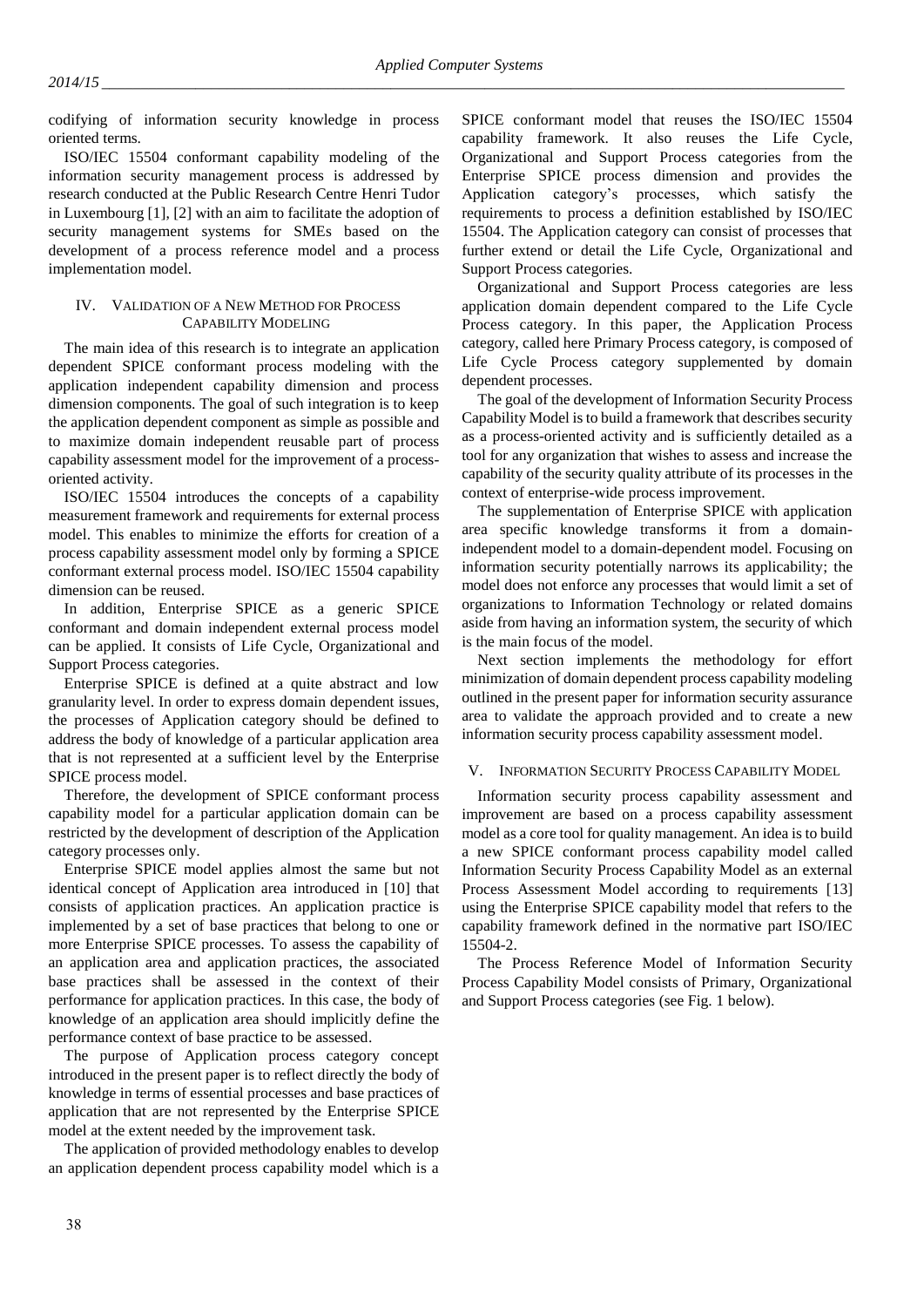

Fig. 1. Information Security Process Capability Model: relationship of the Primary Process category processes.

Organizational and Support Process categories are reused from [10]. Primary Process category is composed of three subcategories: Security Risk Management Process subcategory, Engineering Process subcategory and Security Process subcategory.

The Security Risk Management and Security Process subcategories are based on corresponding security practices from [6], [12]. They contain the processes that represent the security domain-specific knowledge. The Engineering Process subcategory comprises processes that are based on the Life Cycle Process category from the Enterprise SPICE.

According to ISO/IEC 15504-2, requirements for the process description of the Process Reference Model (PRM) must be done in minimal terms of process purpose and outcomes that are achieved as a result of process successful implementation. In addition to PRM, the Process Assessment Model of Information Security Process Capability Model contains a set of indicators that explicitly addresses the purpose and outcomes, as defined in the PRM, and that demonstrates the achievement of the process attributes. Description of Information Security Process Capability Model processes that belong to Primary Process category, excluding the Engineering Process subcategory that is reused from the Enterprise SPICE, is provided in Table I.

INFORMATION SECURITY PROCESS CAPABILITY ASSESSMENT MODEL: SECURITY RISK MANAGEMENT AND SECURITY PROCESS SUBCATEGORIES

| <b>PRIM.RISK.1. Security Vulnerabilities</b>                                                       |                                                                                                                                              |  |  |
|----------------------------------------------------------------------------------------------------|----------------------------------------------------------------------------------------------------------------------------------------------|--|--|
| <b>Purpose</b>                                                                                     | <b>Outcomes</b>                                                                                                                              |  |  |
| To identify, analyze<br>and report information<br>security vulnerabilities<br>of an artifact to be | 1) Information security<br>vulnerability analysis strategy is<br>developed and maintained;<br>2) Vulnerabilities are identified;             |  |  |
| protected                                                                                          | 3) Vulnerabilities are analyzed;<br>4) Dependent vulnerabilities are<br>derived:<br>5) Information security<br>vulnerabilities are reported. |  |  |

|                                                                   | PRIM.RISK.1.BP.1: Develop and maintain information security                                                             |  |  |  |  |  |
|-------------------------------------------------------------------|-------------------------------------------------------------------------------------------------------------------------|--|--|--|--|--|
| vulnerability analysis strategy. [Outcome: 1]                     |                                                                                                                         |  |  |  |  |  |
|                                                                   | PRIM.RISK.1.BP.2: Identify vulnerabilities. [Outcome: 2]                                                                |  |  |  |  |  |
| PRIM.RISK.1.BP.3: Analyze vulnerabilities. [Outcome: 3]           |                                                                                                                         |  |  |  |  |  |
| PRIM.RISK.1.BP.4: Derive vulnerabilities. [Outcome: 4]            |                                                                                                                         |  |  |  |  |  |
|                                                                   | PRIM.RISK.1.BP.5: Report information security vulnerabilities                                                           |  |  |  |  |  |
| of an artifact. [Outcome: 5]                                      |                                                                                                                         |  |  |  |  |  |
|                                                                   | <b>PRIM.RISK.2. Security Threats</b>                                                                                    |  |  |  |  |  |
| <b>Purpose</b>                                                    | <b>Outcomes</b>                                                                                                         |  |  |  |  |  |
| To identify, analyze<br>and report information                    | Analysis strategy of information<br>1)                                                                                  |  |  |  |  |  |
| security threats for an                                           | security threats is developed and<br>maintained:                                                                        |  |  |  |  |  |
| artifact to be protected                                          | Natural threats are identified;<br>2)                                                                                   |  |  |  |  |  |
|                                                                   | 3)<br>Man-made threats are identified;                                                                                  |  |  |  |  |  |
|                                                                   | Threats are analyzed;<br>4)                                                                                             |  |  |  |  |  |
|                                                                   | Likelihood of threats is assessed;<br>5)                                                                                |  |  |  |  |  |
|                                                                   | Information security threats are<br>6)<br>reported.                                                                     |  |  |  |  |  |
| <b>Base Practices</b>                                             |                                                                                                                         |  |  |  |  |  |
| PRIM.RISK.2.BP.1: Develop and maintain the analysis strategy      |                                                                                                                         |  |  |  |  |  |
| of information security threats. [Outcome: 1]                     |                                                                                                                         |  |  |  |  |  |
| PRIM.RISK.2.BP.2: Identify natural threats. [Outcome: 2]          |                                                                                                                         |  |  |  |  |  |
| PRIM.RISK.2.BP.3: Identify man-made threats. [Outcome: 3]         |                                                                                                                         |  |  |  |  |  |
| PRIM.RISK.2.BP.4:<br>threats<br>in<br>Analyze<br>the<br>operation |                                                                                                                         |  |  |  |  |  |
| environment of an artifact. [Outcome: 4]                          |                                                                                                                         |  |  |  |  |  |
|                                                                   | PRIM.RISK.2.BP.5: Assess likelihood of threats. [Outcome: 5]                                                            |  |  |  |  |  |
|                                                                   | PRIM.RISK.2.BP.6: Report information security threats of an                                                             |  |  |  |  |  |
| artifact. [Outcome: 6]                                            |                                                                                                                         |  |  |  |  |  |
| <b>PRIM.RISK.3. Impact of Security Breaches</b>                   |                                                                                                                         |  |  |  |  |  |
| <b>Purpose</b>                                                    | <b>Outcomes</b>                                                                                                         |  |  |  |  |  |
| To identify, analyze                                              | Analysis strategy of the impact of<br>1)                                                                                |  |  |  |  |  |
| and report the impact<br>of information security                  | information security breaches is<br>developed and maintained;                                                           |  |  |  |  |  |
| breaches on an artifact                                           | Assets to be protected are<br>2)                                                                                        |  |  |  |  |  |
|                                                                   |                                                                                                                         |  |  |  |  |  |
| to be protected                                                   | identified:                                                                                                             |  |  |  |  |  |
|                                                                   | Impacts are identified;<br>3)                                                                                           |  |  |  |  |  |
|                                                                   | Impacts are analyzed;<br>4)                                                                                             |  |  |  |  |  |
|                                                                   | 5)<br>Impacts are reported.                                                                                             |  |  |  |  |  |
| <b>Base Practices</b>                                             |                                                                                                                         |  |  |  |  |  |
|                                                                   | PRIM.RISK.3.BP.1: Develop and maintain the analysis strategy                                                            |  |  |  |  |  |
|                                                                   | of the impact of information security breaches. [Outcome: 1]                                                            |  |  |  |  |  |
|                                                                   | PRIM.RISK.3.BP.2: Identify and categorize assets potentially<br>affected by information security breaches. [Outcome: 2] |  |  |  |  |  |
|                                                                   | PRIM.RISK.3.BP.3: Identify impacts. [Outcome: 3]                                                                        |  |  |  |  |  |
|                                                                   |                                                                                                                         |  |  |  |  |  |
|                                                                   | PRIM.RISK.3.BP.4: Analyze impacts. [Outcome: 4]                                                                         |  |  |  |  |  |
|                                                                   | PRIM.RISK.3.BP.5: Categorize impacts. [Outcome: 4]                                                                      |  |  |  |  |  |
|                                                                   | PRIM.RISK.3.BP.6: Report impacts. [Outcome: 5]                                                                          |  |  |  |  |  |
|                                                                   | PRIM.RISK.4. Security Risk Assessment                                                                                   |  |  |  |  |  |
| <b>Purpose</b><br>To identify, assess and                         | <b>Outcomes</b>                                                                                                         |  |  |  |  |  |
| report information                                                | 1) Information security risk<br>assessment strategy is developed                                                        |  |  |  |  |  |
| security                                                          | and maintained:                                                                                                         |  |  |  |  |  |
| risks of an artifact                                              | 2) Risk factors are identified;                                                                                         |  |  |  |  |  |
| operated in a defined<br>environment                              | 3) Risk factors are assessed and                                                                                        |  |  |  |  |  |
|                                                                   | categorized;                                                                                                            |  |  |  |  |  |
|                                                                   | 4) Risks are prioritized;<br>5)                                                                                         |  |  |  |  |  |
|                                                                   | 6) Risks are monitored and                                                                                              |  |  |  |  |  |
|                                                                   | reported.                                                                                                               |  |  |  |  |  |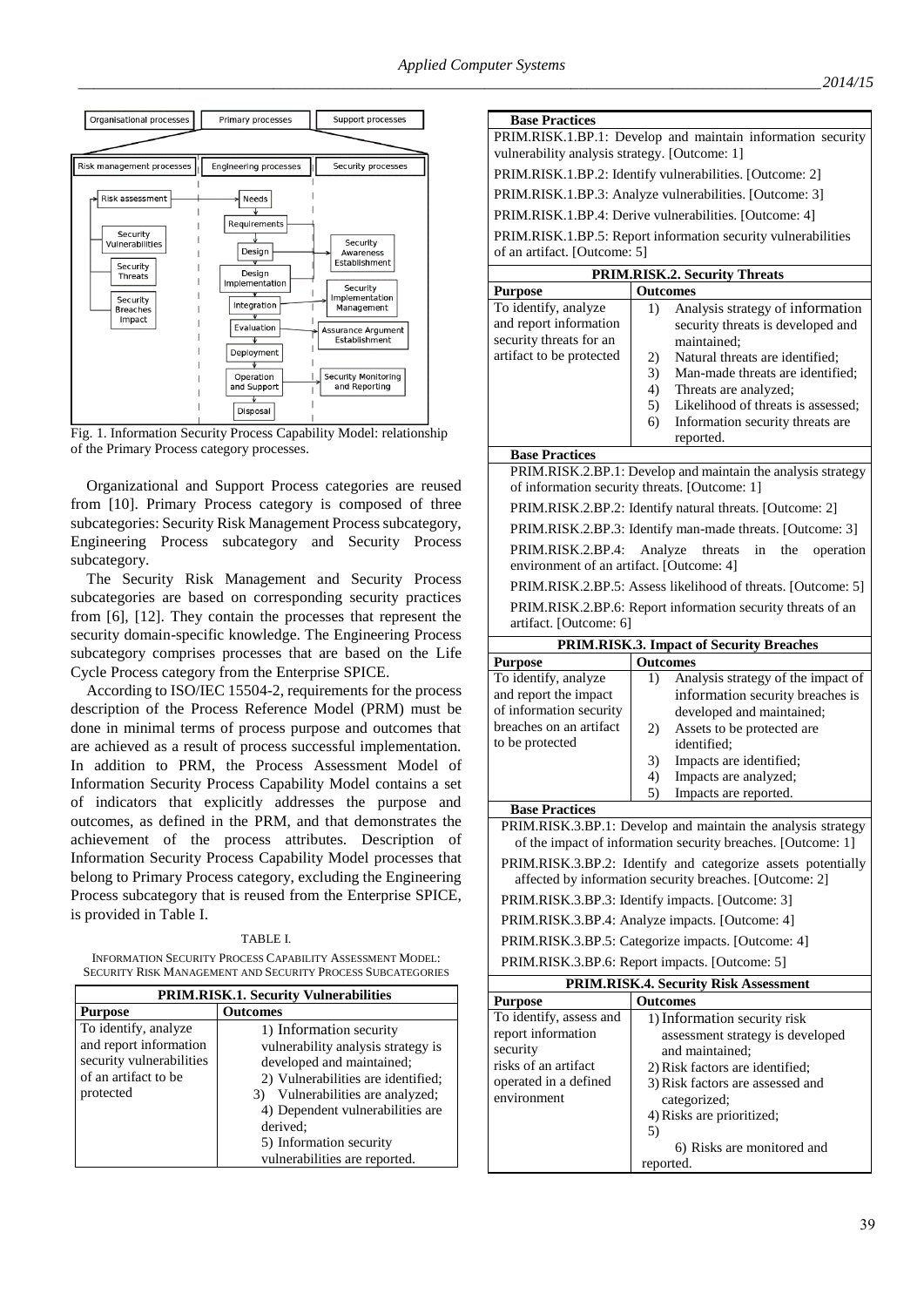| <b>Base Practices</b>                                                                                                     |                                                                     | PRIM.SEC.3. Assurance Argument Establishment                                                                          |                                                                  |
|---------------------------------------------------------------------------------------------------------------------------|---------------------------------------------------------------------|-----------------------------------------------------------------------------------------------------------------------|------------------------------------------------------------------|
|                                                                                                                           | PRIM.RISK.4.BP.1: Develop and maintain information security         | <b>Purpose</b>                                                                                                        | <b>Outcomes</b>                                                  |
| risk assessment strategy. [Outcome: 1]                                                                                    |                                                                     | To establish and<br>maintain security                                                                                 | 1) Strategy of information security                              |
| PRIM.RISK.4.BP.2: Identify risk factors. [Outcome: 2]                                                                     |                                                                     | assurance arguments                                                                                                   | assurance argument establishment<br>is developed and maintained; |
| PRIM.RISK.4.BP.3: Assess and categorize risk factors. [Outcome: 3]                                                        |                                                                     | and support evidence                                                                                                  | 2) Information security assurance                                |
| PRIM.RISK.4.BP.4: Prioritize risks. [Outcome: 4]                                                                          |                                                                     | throughout the life                                                                                                   | objectives are identified;                                       |
|                                                                                                                           | PRIM.RISK.4.BP.5: Monitor and report risks. [Outcome: 5]            | cycle.                                                                                                                | 3) Information security assurance                                |
| PRIM.SEC.1. Security Awareness Establishment                                                                              |                                                                     |                                                                                                                       | evidences are analyzed;                                          |
| <b>Purpose</b>                                                                                                            | <b>Outcomes</b>                                                     |                                                                                                                       | 4) Information security assurance                                |
| To provide knowledge                                                                                                      | Information security<br>1)                                          |                                                                                                                       | arguments are provided.                                          |
| needed for information                                                                                                    | awareness establishment strategy is                                 | <b>Base Practices</b>                                                                                                 | PRIM.SEC.3.BP.1: Develop and maintain the strategy of an         |
| security task definition,                                                                                                 | developed and maintained;                                           |                                                                                                                       | information security assurance argument establishment.           |
| solution<br>implementation and                                                                                            | Information security needs and<br>(2)<br>requirements are known and | [Outcome: 1]                                                                                                          |                                                                  |
| usage                                                                                                                     | communicated;                                                       |                                                                                                                       | PRIM.SEC.3.BP.2: Identify information security assurance         |
|                                                                                                                           | 3)<br>Information security                                          | objectives. [Outcome: 2]                                                                                              |                                                                  |
|                                                                                                                           | requirements are understood for the                                 |                                                                                                                       | PRIM.SEC.3.BP.3: Analyze information security assurance          |
|                                                                                                                           | design and implementation of an                                     | evidences. [Outcome: 3]                                                                                               |                                                                  |
|                                                                                                                           | artifact;                                                           |                                                                                                                       | PRIM.SEC.3.BP.4: Provide information security assurance          |
|                                                                                                                           | 4)<br>Information security<br>constraints are understood for the    | argument. [Outcome: 4]                                                                                                |                                                                  |
|                                                                                                                           | operation of an artifact.                                           | PRIM.SEC.4. Security Monitoring and Reporting                                                                         |                                                                  |
| <b>Base Practices</b>                                                                                                     |                                                                     | <b>Purpose</b>                                                                                                        | <b>Outcomes</b>                                                  |
|                                                                                                                           | PRIM.SEC.1.BP.1: Develop and maintain information security          | To establish and                                                                                                      | Information security<br>1)                                       |
|                                                                                                                           | awareness establishment strategy. [Outcome: 1]                      | maintain independent                                                                                                  | monitoring and reporting strategy is                             |
|                                                                                                                           | PRIM.SEC.1.BP.2: Communicate information security needs and         | monitoring and                                                                                                        | developed and maintained;                                        |
| requirements. [Outcome: 2]                                                                                                |                                                                     | reporting of                                                                                                          | Event records are analyzed;<br>2)                                |
| PRIM.SEC.1.BP.3: Understand information security needs and                                                                |                                                                     | information security<br>status and issues                                                                             | 3)<br>Information security incidents<br>are identified;          |
| requirements for the implementation of an artifact. [Outcome: 3]                                                          |                                                                     |                                                                                                                       | Information security incidents<br>4)                             |
| PRIM.SEC.1.BP.4:<br>Communicate<br>information<br>security                                                                |                                                                     |                                                                                                                       | are analyzed;                                                    |
| constraints to users. [Outcome: 4]                                                                                        |                                                                     |                                                                                                                       | Information security incidents<br>5)                             |
| PRIM.SEC.1.BP.5: Understand information security constraints                                                              |                                                                     |                                                                                                                       | are reported.                                                    |
| for the operation of an artifact. [Outcome: 4]                                                                            |                                                                     | <b>Base Practices</b>                                                                                                 |                                                                  |
| <b>Purpose</b>                                                                                                            | PRIM.SEC.2. Security Implementation Management<br><b>Outcomes</b>   | PRIM.SEC.4.BP.1: Develop and maintain information security<br>monitoring and reporting strategy. [Outcome: 1]         |                                                                  |
| The required                                                                                                              | 1) Information security                                             |                                                                                                                       | PRIM.SEC.4.BP.2: Analyze event records. [Outcome:2]              |
| information security is                                                                                                   | implementation management                                           |                                                                                                                       |                                                                  |
| provided in the                                                                                                           | strategy is developed and                                           | PRIM.SEC.4.BP.3: Identify security incidents. [Outcome: 3]                                                            |                                                                  |
| operation of an artifact                                                                                                  | maintained;                                                         | PRIM.SEC.4.BP.4: Analyze security incidents. [Outcome: 4]<br>PRIM.SEC.4.BP.5: Report security incidents. [Outcome: 5] |                                                                  |
|                                                                                                                           | 2) Information security                                             |                                                                                                                       |                                                                  |
|                                                                                                                           | responsibilities for the whole life<br>cycle are established;       |                                                                                                                       |                                                                  |
|                                                                                                                           | 3) Information security awareness is                                | VI.                                                                                                                   | CONCLUSION AND FURTHER RESEARCH                                  |
| managed;<br>4) Information security control                                                                               |                                                                     | The paper provides the following new results in process                                                               |                                                                  |
|                                                                                                                           |                                                                     | capability modeling and information security process capability                                                       |                                                                  |
|                                                                                                                           | mechanisms are established and                                      | assessment and improvement:                                                                                           |                                                                  |
| managed.                                                                                                                  |                                                                     | 1) A validated method for SPICE conformant process                                                                    |                                                                  |
|                                                                                                                           |                                                                     |                                                                                                                       | capability modeling based on ISO/IEC 15504 capability            |
| <b>Base Practices</b>                                                                                                     |                                                                     | framework and Enterprise SPICE domain independent                                                                     |                                                                  |
| PRIM.SEC.2.BP.1: Develop and maintain information security                                                                |                                                                     | external process model is proposed;                                                                                   |                                                                  |
| implementation management strategy. [Outcome: 1]                                                                          |                                                                     | 2) Based on the proposed methodology, a SPICE conformant                                                              |                                                                  |
| Establish security responsibilities. [Outcome: 1]                                                                         |                                                                     | Process Assessment Model called an Information Security                                                               |                                                                  |
| PRIM.SEC.2.BP.2: Establish information security responsibilities<br>for the whole life cycle of an artifact. [Outcome: 2] |                                                                     | Process Capability Model is developed.<br>Future research directions: validation of an application                    |                                                                  |
|                                                                                                                           |                                                                     | dependent process capability modeling approach versus                                                                 |                                                                  |
| PRIM.SEC.2.BP.3: Manage information security awareness of<br>all stakeholders. [Outcome: 3]                               |                                                                     | application area implementation by referencing to base                                                                |                                                                  |
| PRIM.SEC.2.BP.4: Establish and manage information security                                                                |                                                                     | practices of domain independent process model; development                                                            |                                                                  |
| control mechanisms. [Outcome: 4]                                                                                          |                                                                     |                                                                                                                       | of an approach to assessment and improvement of                  |
|                                                                                                                           |                                                                     |                                                                                                                       | organization's security process based on the information         |